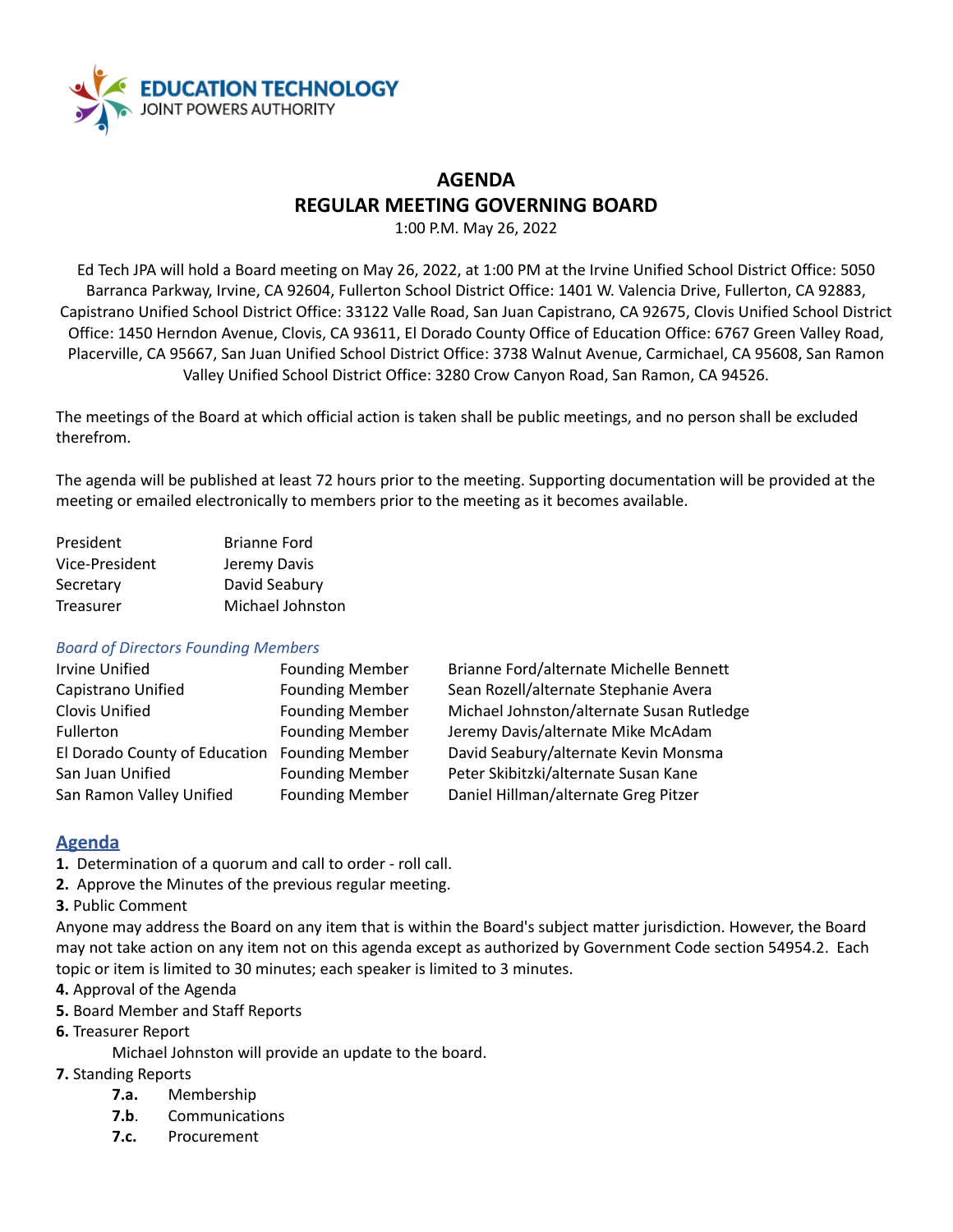

#### **7.d.** Goals and Objectives

#### **8.** Consent Agenda

All matters of the Consent Agenda are considered to be routine and will be enacted by the Board in one motion, without prior discussion. At this time an item may be removed from the consent calendar by the Board, staff, or community for discussion.

Recommendation: Approve all items on the Consent Agenda. Motion:

**9.** Items Removed from Consent Agenda

**9.a.**

## **10. Items of Business (Action)**

**10.a.** Public Hearing: Ed Tech JPA 2022-23 Budget

Background information: The California Education Code requires the Board to conduct a Public Hearing on its fiscal year budget prior to its adoption of said budget. On May 26, 2022, the Board has scheduled a Public Hearing for the 2022-23 Adopted Budget at 1:00 p.m. The Public Hearing will be held at Irvine Unified School District Office: 5050 Barranca Parkway, Irvine, CA 92604, Fullerton School District Office: 1401 W. Valencia Drive, Fullerton, CA 92883, Capistrano Unified School District Office: 33122 Valle Road, San Juan Capistrano, CA 92675, Clovis Unified School District Office: 1450 Herndon Avenue, Clovis, CA 93611, El Dorado County Office of Education Office: 6767 Green Valley Road, Placerville, CA 95667, San Juan Unified School District Office: 3738 Walnut Avenue, Carmichael, CA 95608, and San Ramon Valley Unified School District Office: 3280 Crow Canyon Road, San Ramon, CA 94526. The Budget Adoption is scheduled to be brought to the Board for consideration at the next regularly scheduled Board meeting.

Recommendation: Hold a public hearing and consider all comments regarding the 2022-23 Budget.

Motion:

1**0.b.** Approve Proposed Regular Board Meeting Schedule Background Information: Ed Tech JPA is required to meet on a regular basis. At this time regular meetings approximately once a month will suffice the needs of the Board.

Recommendation: Approve the Regular Board meeting Schedule as attached, with the understanding that dates may change as needed by Board Members.

Motion:

**11. Items for Discussion 11.a.** Review and discuss drafted Core Values **Closing Items 12.** Adjournment

> **Future Meetings** June 30, 2022